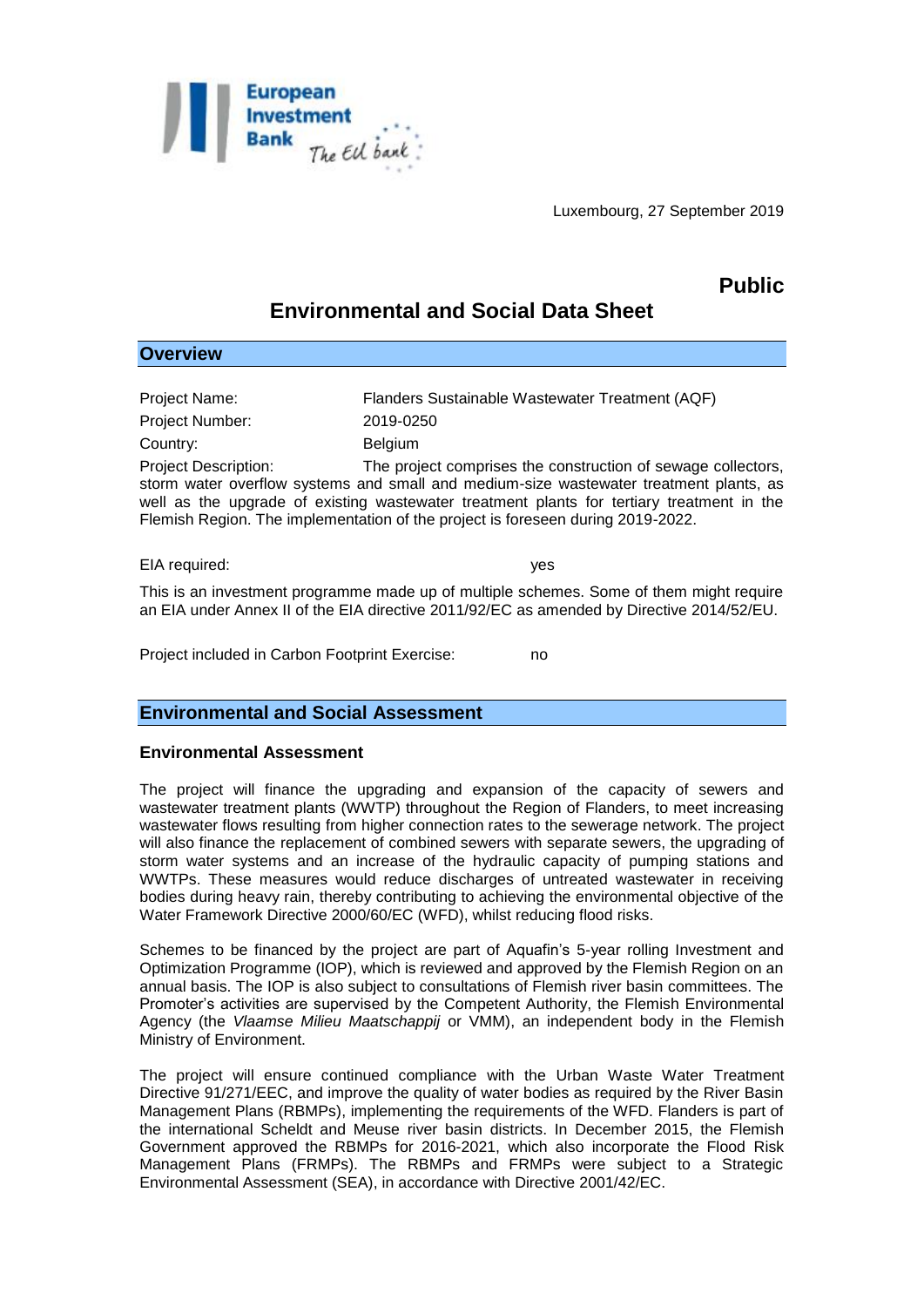

Luxembourg, 27 September 2019

Pressures related to demographics, urbanisation, industrialisation and agriculture, have affected the quantity and quality of available water bodies throughout the region. As a result, no Flemish water body had achieved the "good status" according to the WFD by the end of 2015. Pressures are expected to intensify with changing precipitation patterns and higher occurrence of extreme weather events. Regional authorities have thus identified three main objectives in the 2016-2021 RBMPs: (i) achieve "good status", (ii) improve protection against flooding, and (iii) counter the adverse impacts of climate change.

The project is deemed fully consistent with the objectives of the RBMPs, and is expected to bring about important substantial health advantages and lasting environmental benefits in the form of increased service coverage and quality, higher quality of surface and groundwater resources, and increased resilience of urban infrastructure. The benefits are expected to outweigh the negative impacts, which occur mainly during construction (traffic, noise and dust) and can be easily mitigated.

Some schemes might fall under Annex II of the Environmental Impact Assessment Directive (2011/92/EC) as amended by Directive 2014/52/EC. Should an EIA be required, the Promoter will be obliged to make the Non-technical Summary ("NTS") and the full copies of the EIAs available to the Bank, for publication on its website. None of the schemes is expected to have an impact on nature conservation sites. The programme is not subject to an SEA.

On 20 July 2018, the Flemish government adopted the draft Flemish Climate policy plan 2021-2030, which focusses on the strategy for climate adaptation and mitigation in the next decade. The project area is mainly vulnerable to higher intensities and frequencies of extreme rainfall events that are projected to increase due to climate change and have an impact on the sustainability and design of wastewater and drainage infrastructure. With this respect, the project contributes significantly to adaptation to climate change through investments in sewerage and drainage systems as well as pumping stations and WWTPs.

The purpose of the Flemish Climate policy plan 2021-2030 is to reduce the emissions of GHG by 2030 with 35% as compared to 2005. The 35% reduction is in line with the national obligations. The draft Flemish Climate policy plan, together with the draft Flemish Energy policy plan 2021-2030, represent the Flemish contribution to the draft Belgian Energy and Climate policy plan that will have to result in a final approval by end of 2019. The investment programme contributes also to climate mitigation through the construction of wastewater related infrastructure (sewage network and/or new WWTPs) reducing the GHG emissions due to the wastewater treatment. Hence, the project demonstrates appropriate context, intent and response through both adaptation and mitigation to climate change, and therefore contributes to the Bank's objective of Climate Action.

#### **Social Assessment, where applicable**

Temporary adverse social impacts may include the following: disruption of services and traffic, noise, temporary occupation of public and private space, and health and safety hazards during construction. Such impacts are common for this type of project, and the mitigation of expected adverse social impacts will be addressed as part of the planning for each scheme.